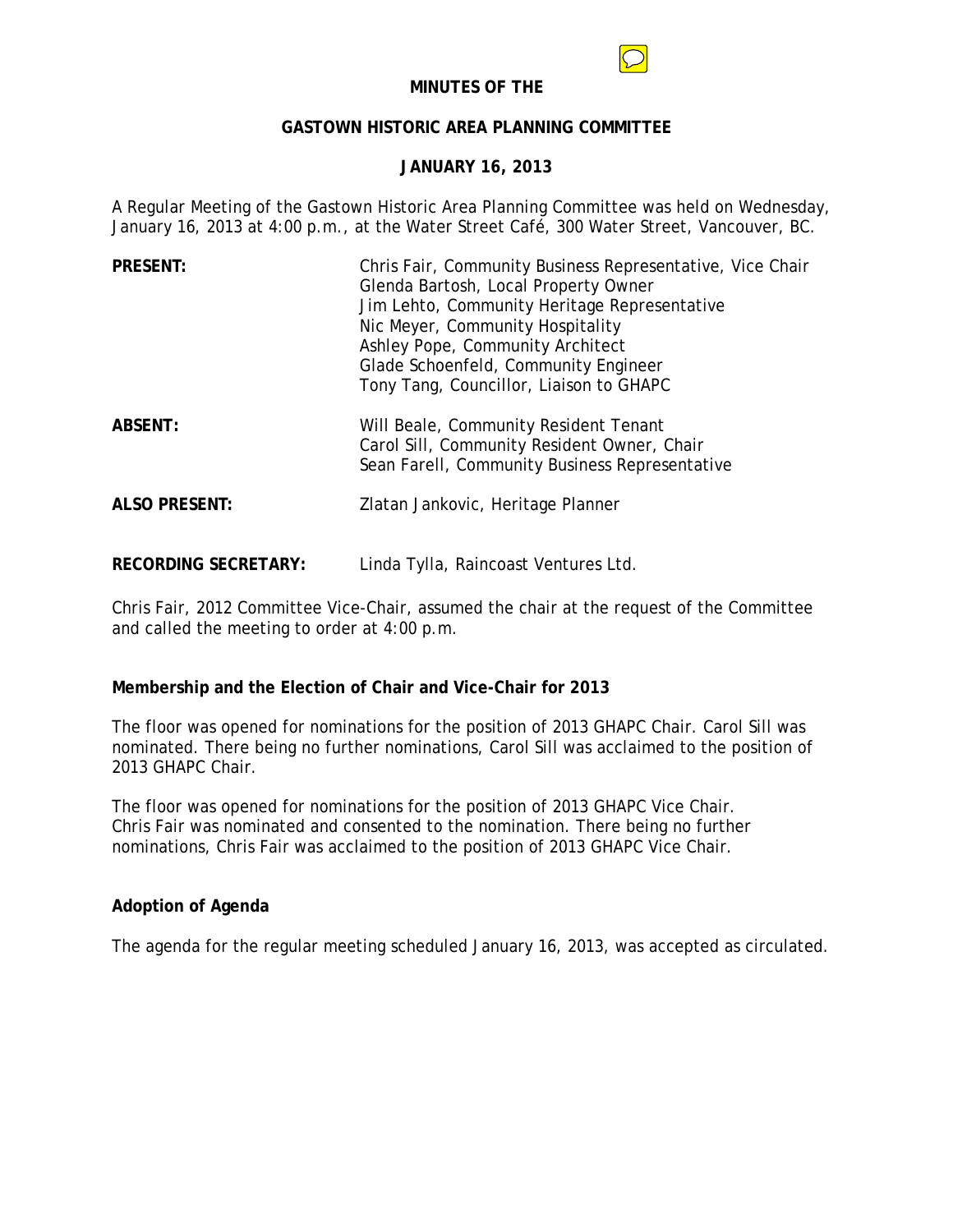# **Adoption of Minutes**

# **MOVED by Glenda Bartosh SECONDED BY CHRIS FAIR**

THAT the minutes of the July 18, 2012 meeting of the Gastown Heritage Area Planning Committee be amended on page 4, subsection 5, to replace "window" with "windows".

### **CARRIED UNANIMOUSLY**

### **MOVED by Glenda Bartosh SECONDED BY Chris Fair**

THAT the minutes of the July 18, 2012 meeting of the Gastown Heritage Area Planning Committee be adopted as amended.

### **CARRIED UNANIMOUSLY**

#### **MOVED by Chris Fair SECONDED by Glenda Bartosh**

THAT the minutes of the September 18, 2012 meeting of the Gastown Heritage Area Planning Committee be adopted as previously ratified.

#### **CARRIED UNANIMOUSLY**

# **MOVED by Jim Lehto SECONDED by Glenda Bartosh**

THAT the minutes of the October 17, 2012 meeting of the Gastown Heritage Area Planning Committee be adopted as previously ratified.

#### **CARRIED UNANIMOUSLY**

It was requested that a future agenda include the topic of how the Committee might provide comment on development not located in Gastown, but which might have an effect on the Gastown neighbourhood.

# **1. 91 Powell St. C, (M)**

| Applicant:   | Chad Mooney, Architect                            |
|--------------|---------------------------------------------------|
| Staff:       | Zlatan Jankovic, Heritage Planner                 |
| Attachments: | drawings and conservation plan in electronic form |

Staff and the applicant provided an overview and responded to questions regarding: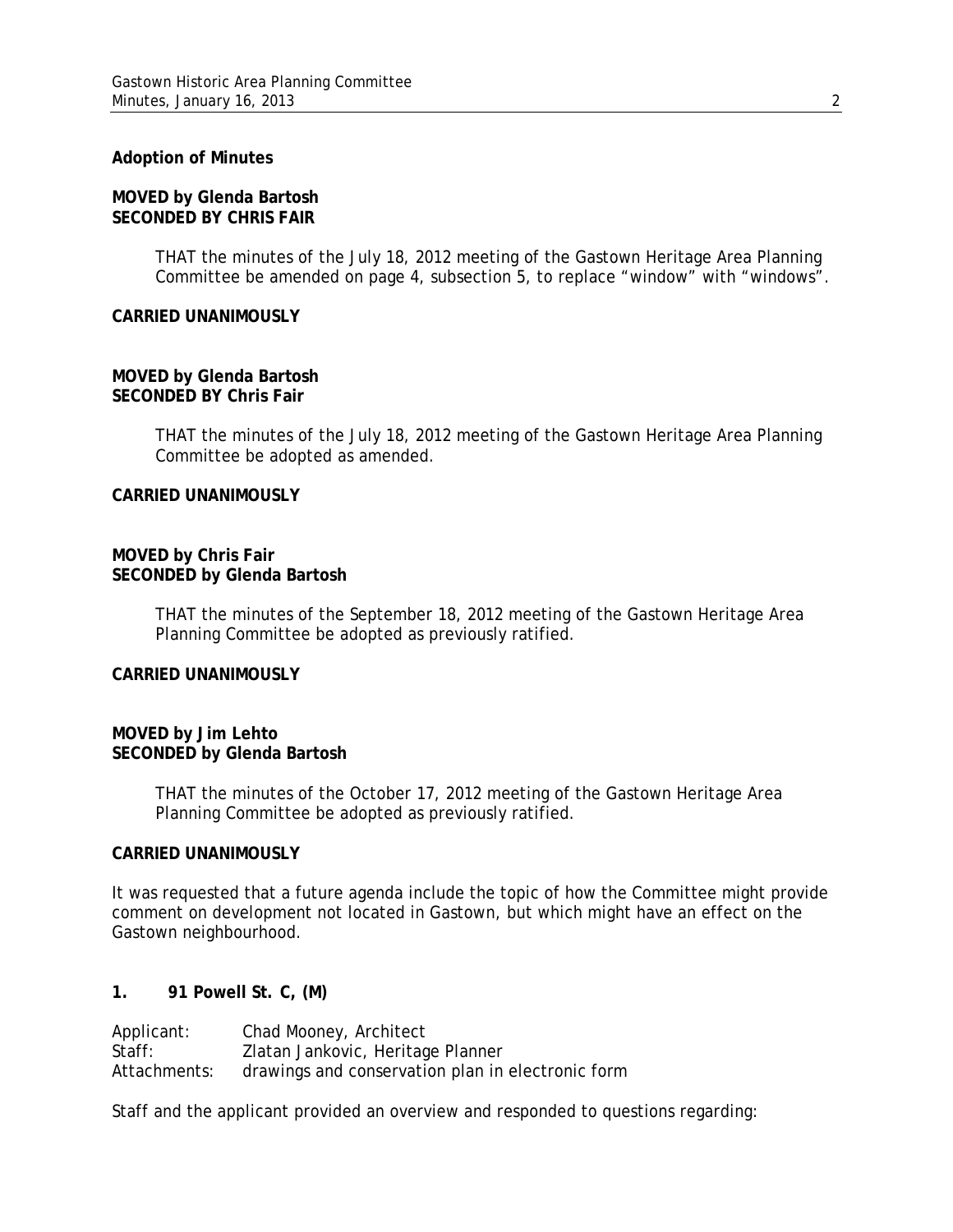- i. Eastern and western portion of the facade;
- ii. Location of the work being completed;
- iii. Description of the paint treatment to aluminum doors and its proximity to wood;
- iv. Construction of mullions/windows above;
- v. Any opportunity for wood-clad metal on the doors;
- vi. Availability of a material that provides security, but with a wood cladding;
- vii. Whether the aluminum will dent;
- viii. Which portion of the facade is new (as of the renovation in the 70's) vs. original;
- ix. Are staff comfortable with the treatment being proposed;
- x. Is the materiality of the design in compliance with the design guidelines;
- xi. Plans for the secondary cornice;
- xii. Will the construction disturb the original sand stone sills?

Committee members' commented on:

- i. The exposed rivet column could present a nice piece of heritage detail which could add a unique gas-town flavour;
- ii. General support of the proposal to help make the area more attractive for business and use.

# **MOVED by Jim Lehto SECONDED by Nic Meyer**

THAT the Gastown Heritage Area Planning Committee:

- a) Supports the approach and general design for the application for 91 Powell Street: and
- b) Encourages the applicant to do further exploration, with staff, of the treatment of the bottom window panels and frames, with the final design proposal to be at discretion of staff, after the submission of materials and final large detail design plan.

# **CARRIED UNANIMOUSLY**

# **2) 150 E. Cordova – DE416465**

| Applicant:   | Christopher Bozyk Architects Ltd., Nick Bray, RIBA |
|--------------|----------------------------------------------------|
| Staff:       | Marie Linehan, Development Planner                 |
|              | Zlatan Jankovic, Heritage Planner                  |
| Attachments: | reduced drawings in electronic form                |

Jim Lehto advised that he has a working relationship with the project's developer.

Staff and the applicant provided an overview and responded to questions regarding:

- i. Are there bicycle spots being provided;
- ii. Is the front facade brick or concrete block;
- iii. How many units are in the building;
- iv. How many bike spaces will there be;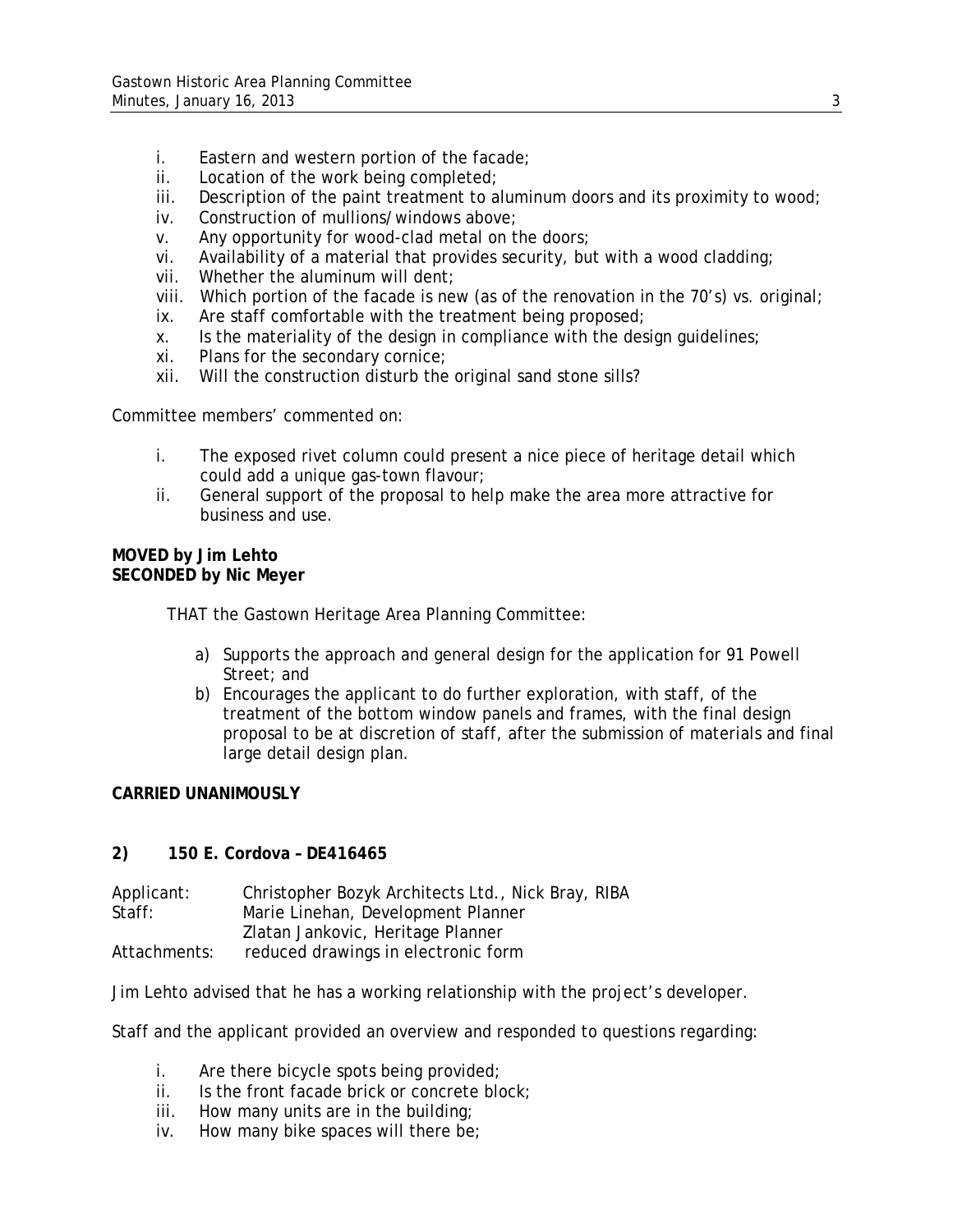- v. The size of the studio units;
- vi. Effect on the adjacent building's courtyard;
- vii. Fit with guidelines for adjacent buildings and courtyards;
- viii. Facade materials fit with the heritage plans of the neighbourhood;
- ix. Commitment to public art;
- x. Car share and number of parking spaces;
- xi. Colour palate on the facade; and
- xii. Price per square foot?

Committee members' commented on:

- i. Concern over lack of parking;
- ii. The number of bike parking spots;
- iii. Concern that the appearance of the building is not in alignment of the heritage nature of the neighborhood;
- iv. Support for the bike parking spots;
- v. Concern that there is no projection or corbelling of the masonry which is dominant in Gastown area;
- vi. Concern that there is no masonry on the side or back facade;
- vii. Support of the project in general;
- viii. Support for the vibrancy, eccentricity and character. Good modern example;
- ix. Encouraged commitment to the public art idea;
- x. Concern with blank white facade on side;
- xi. Suggestion to use more colour confidence in the arch perhaps pick up turquoise or bold colour from art;
- xii. Suggest some colour reveals in the windows that picks up other colours from the public art piece;
- xiii. Support for more parking for bikes and less parking for cars;
- xiv. Support for the brick veneer, would like to see hardy materials at grade;
- xv. Support for artwork at ground level;
- xvi. Concern about the longevity of the artwork on the garage doors, would prefer the artwork on the face of building to reduce instance of loss of artwork;
- xvii. Support for the car co-op spaces, but concern that the location might make them a target for crime;
- xviii. Comment that there are very few empty sites in Gastown and few opportunities for new buildings;
- xix. Concern that the building does not comply with turn of the century character, architecture, or heritage nature of the area, and violates the HA2 and District Guidelines in terms of profile of walls, upper façade, etc.;
- xx. Concern that the building design does not belong in Gastown; and
- xxi. Support for the parking relaxation.

### **MOVED by Jim Lehto SECONDED by Glenda Bartosh**

THAT the Gastown Heritage Area Planning Committee receives the presentation; and because of the complexities of the project, and its importance for Gastown, the Committee requests that the item be deferred to the February meeting for further discussion.